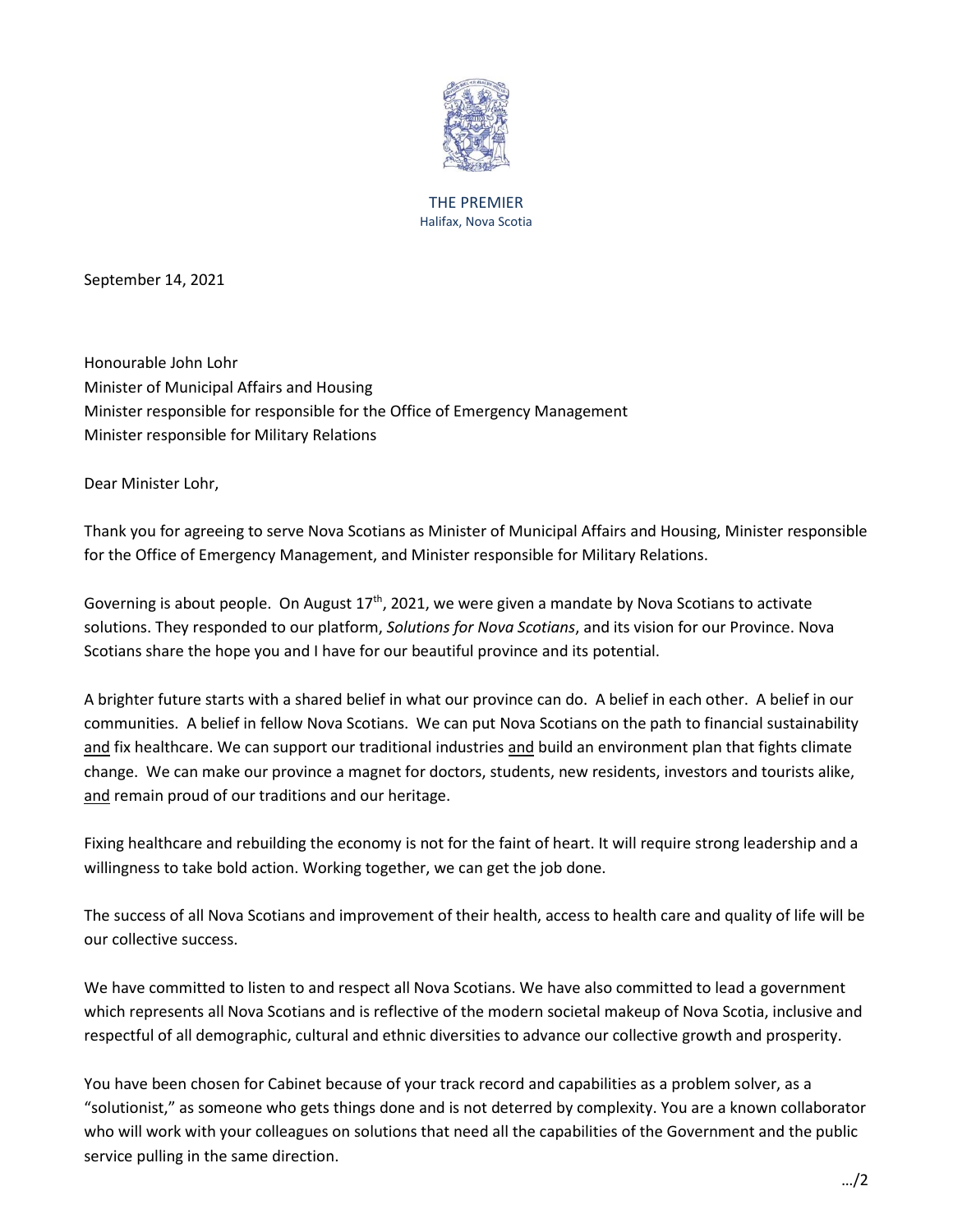Honourable John Lohr Page 2

As Minister, your leadership and your team will play a critical role in contributing to the commitments we have made and to providing solutions. You are responsible for the conduct of the department(s) you oversee and must be aware of and adhere to the public service's *Code of Conduct and Respectful Workplace Policy* in your interactions with the public service. Most importantly, you are part of a team of solutionists who share a common vision and commitment to *Solutions for Nova Scotians.*

As Minister of Municipal Affairs and Housing you will:

- Within the first 90 days of your mandate, prepare a timeline for completion of all tasks below over the next four years. The initial timelines are to be updated quarterly thereafter.
- Renegotiate the Memorandum of Understanding with the Municipalities.
- Include funding for municipal roads as an item of discussion when renegotiating the Memorandum of Understanding.
- Double the equalization payment for the first year, until a new Memorandum of Understanding can be reached.
- Work with the Housing Commission to implement the recommendations of the 2021 Affordable Housing Report.
- Develop a full inventory of lands owned and identify areas that could be used for housing. The inventory must be prepared within three months of coming into government so that the province can manage and keep track of the land it owns in a comprehensive accounting manner. This will also allow work to get underway immediately in determining best uses of those lands.
- Consider where land is available and where there is a need for housing stock: both affordable housing and general residential purchases.
- Within the first six months of your mandate, undertake a review of the Municipal Act, Municipal Charters including their size and scope, the concept of shared services and regional service authorities, with a goal of refining the delivery and governance model for all municipalities in the province.

As Minister of Municipal Affairs and Housing, you will also support your Ministerial colleagues as they execute their responsibilities. In particular, you will support:

● The Minister of Environment and Climate Change as they build climate change adaptive capacity and resilience by prioritizing climate adaptation across every government department and ensuring that all Nova Scotia municipalities have sufficient resources to take immediate and long-term action on their adaptation priorities.

As Minister for Military Relations, you will:

- Ensure that the important contributions of our military members, veterans, and their families are recognized within all areas of government.
- Work with the Federal Government to ensure that Nova Scotia's defence sector continues to be a driving force of innovation and economic growth for our Province.

As we progress through our mandate, we will work together to identify further refinement and priorities of focus.